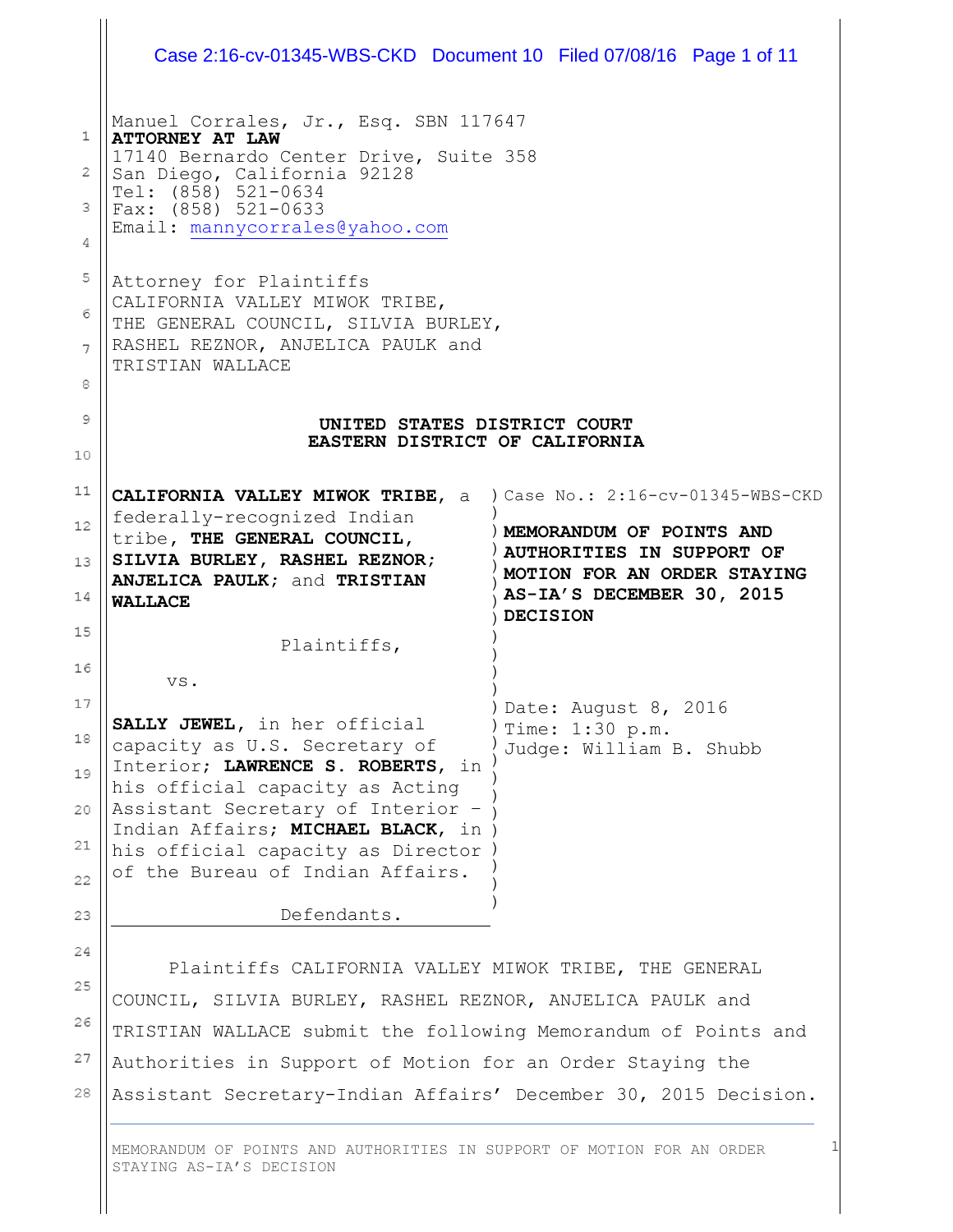#### I.

### INTRODUCTION

 Plaintiffs seek to set aside an erroneous decision by the Assistant Secretary of Interior-Indian Affairs ("AS-IA") of the U.S. Department of Interior ("DOI" or "the Department") that illegally disavowed recognition of the existing governing body of the California Valley Miwok Tribe ("the Tribe") that was established in 1998, and illegally directed that the Tribe be reorganized with participation by unenrolled members beyond the five (5) existing enrolled members.

#### AUGUST 31, 2011 AS-IA DECISION

 On August 31, 2011, the AS-IA Larry Echo Hawk made the following decision concerning the Tribe:

 a. He reaffirmed that the Tribe is a federally recognized tribe whose entire citizenship, as of August 31, 2011, consists of five acknowledged citizens;

 b. The 1998 Resolution established a General Council form of government, comprised of all the adult citizens of the Tribe, with whom the Department may conduct government-togovernment relations;

 c. The Department shall respect the validly enacted resolutions of the General Council; and

 d. Only upon a request from the General Council will the Department assist the Tribe in refining or expanding its citizenship criteria, or developing and adopting other governing documents.

Echo Hawk then stayed implementation of his decision pending resolution of the Dixie Faction's federal litigation challenging that decision. (Ex. "9", page 8, Echo Hawk decision).

28

 $\mathbf{1}$ 

 $\overline{2}$ 

3

4

5

6

 $\overline{7}$ 

8

 $\circ$ 

10

 $11$ 

 $12$ 

13

14

15

16

17

18

19

20

21

22

23

 $24$ 

25

26

27

///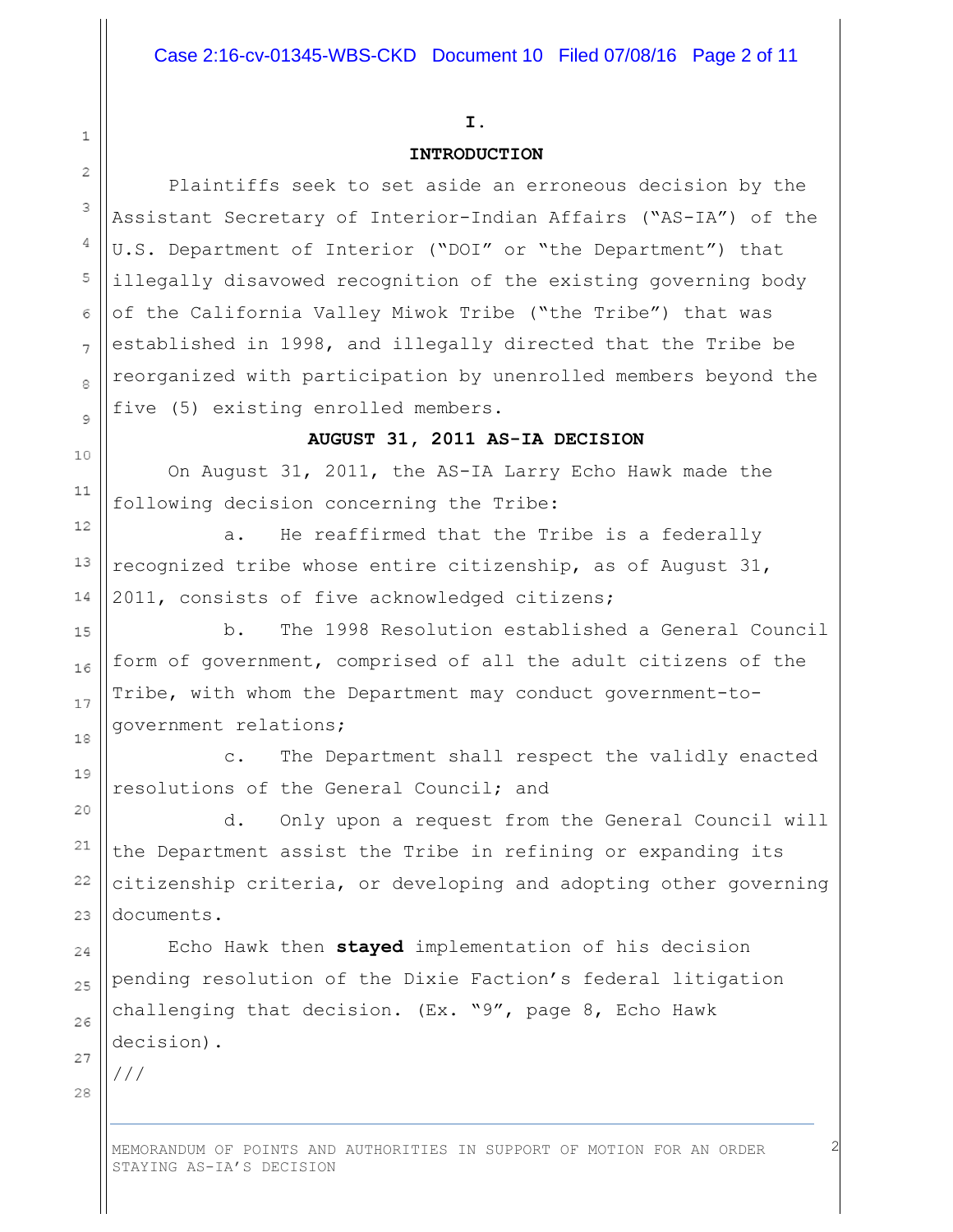#### Case 2:16-cv-01345-WBS-CKD Document 10 Filed 07/08/16 Page 3 of 11

#### U.S. DISTRICT COURT DECISION REMANDING TO AS-IA

 Dixie challenged that decision in federal court. In December 2013, the federal district court ("the District Court" or "U.S. District Court") granted summary judgment in favor of Dixie and his Tribal Faction and remanded to the AS-IA for him to "reconsider" his August 31, 2011 decision, because he "assumed" certain factual issues rather than determined them factually. Specifically, the U.S. District Court remanded back to the AS-IA for him to reconsider his August 31, 2011 decision, because, according to the U.S. District Court, the AS-IA merely assumed the Tribe's membership is limited to five persons and further merely assumed that the Tribe is governed by a duly constituted General Council, without setting forth its reasons for these conclusions, in light of the administrative record that questioned the validity of those assumptions. Indeed, although much of the decision is predicated on an existing Tribal leadership dispute, the court there did not have the benefit of the deposition transcript of Yakima Dixie taken in the California State case, wherein he admits resigning as Tribal Chairman, because it was not part of the administrative record.

 As a result, the U.S. District Court was misled into thinking that Dixie still maintained that he never resigned as Tribal Chairman, and the court relied upon that on-going claim in her court as a basis for her ruling. For example, the U.S. District Court stated:

 Here, the August 2011 Decision fails to address whatsoever the numerous factual allegations in the administrative record that raise significant doubts about the legitimacy of the General Council. From as early as April 1999, Yakima contested the validity of the Council. See AR 000182 (April 21, 1999 letter from Yakima to the BIA stating that he "cannot and will not resign as chairman of the Sheep Ranch Indian Rancheria"); see also, AR 000205 (October 10, 1999 letter from Yakima to BIA raising questions about Burley's authority); AR

3

MEMORANDUM OF POINTS AND AUTHORITIES IN SUPPORT OF MOTION FOR AN ORDER STAYING AS-IA'S DECISION

 $1\,$ 

 $\bar{z}$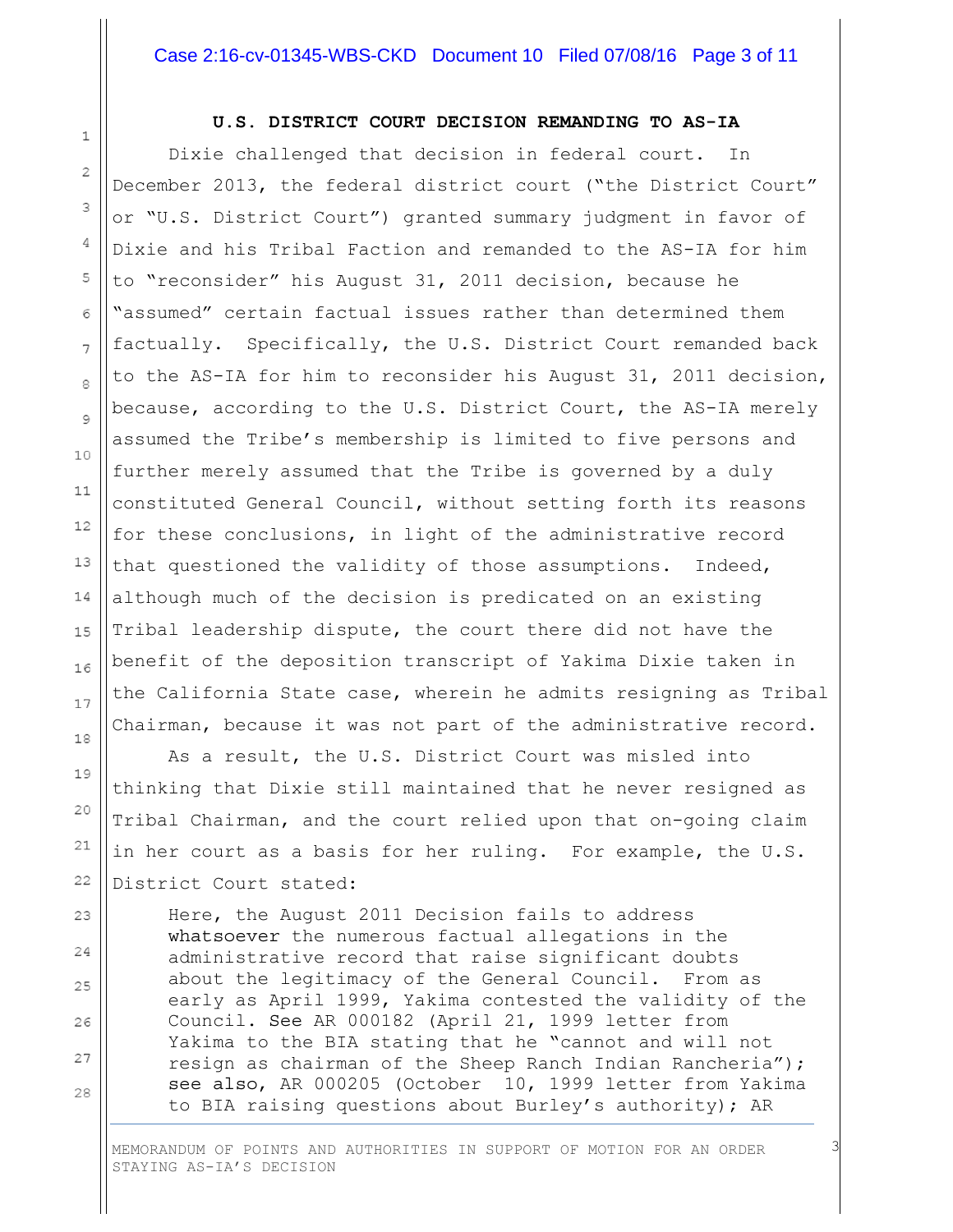#### Case 2:16-cv-01345-WBS-CKD Document 10 Filed 07/08/16 Page 4 of 11

 001690, 000231(Yakima notifying the BIA of "fraud and misconduct" with respect to the Tribe's leadership).

CVMT v. Jewell (formerly Salazar) (D.C. Dist. Ct. 2013) 2013 U.S. Dist. LEXIS 174535. Accordingly, based solely on the administrative record, the U.S. District Court concluded that Dixie's claim that his resignation was forged and that he never resigned raised doubts about the validity of the General Council under the Burley Faction.

#### AS-IA DECEMBER 30, 2015 DECISION

 On remand, the AS-IA erroneously concluded that the Tribe's membership is more than five people, and that the 1998 General Council does not consist of valid representatives of the Tribe. It erroneously concluded that the Tribe was never properly "reorganized" back in 1998, leaving questions as to the overall membership of the Tribe, and therefore the Tribe must be reorganized. It then wrongfully directed that unenrolled, potential members be allowed to participate in reorganizing the Tribe. It refused to acknowledge the Tribe's governing document, Resolution #GC-98-01, which established the Tribe's General Council, despite the fact that this governing document has been in place for over 18 years. It stated:

 $\mathbf{1}$ 

 $\overline{2}$ 

3

4

5

6

7

 $\mathbf{a}$ 

9

10

 $11$ 

12

13

14

15

16

17

18

 At the time of its enactment, the 1998 Resolution undoubtedly seemed a reasonable, practical mechanism for establishing a tribal body to manage the process of reorganizing the Tribe. But the actual reorganization of the Tribe can be accomplished only via a process open to the whole tribal community. Federal courts have established, and my review of the record confirms, the people who approved the 1998 Resolution (Mr. Dixie, Ms. Burley, and possibly Ms. Burley's daughter Rashel Reznor) are not a majority of those eligible to take part in the reorganization of the Tribe. Accordingly, I cannot recognize the actions to establish a tribal governing structure taken pursuant to the 1998 Resolution. Ms. Burley and her family do not represent the CVMT [the Tribe].

4

MEMORANDUM OF POINTS AND AUTHORITIES IN SUPPORT OF MOTION FOR AN ORDER STAYING AS-IA'S DECISION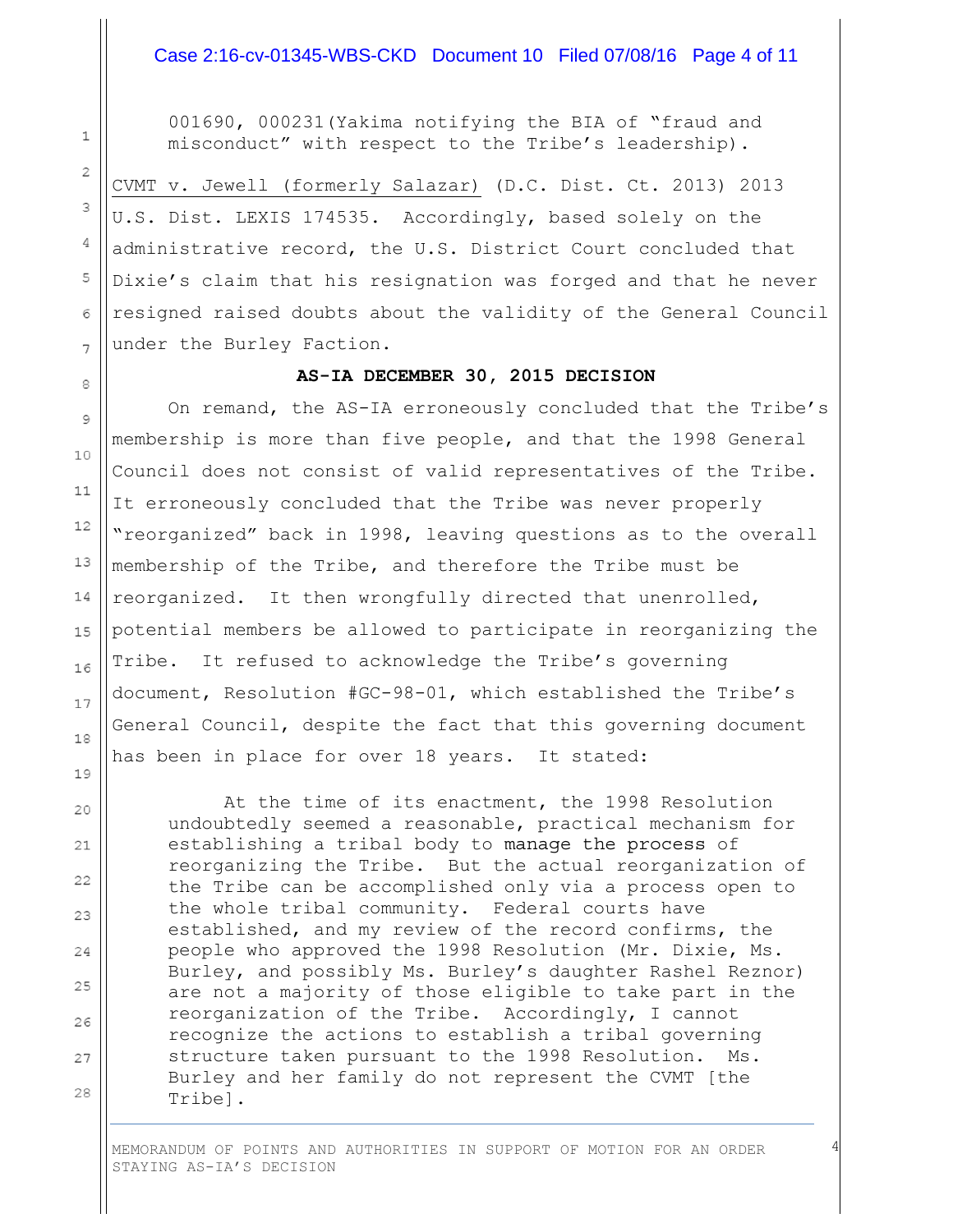#### Case 2:16-cv-01345-WBS-CKD Document 10 Filed 07/08/16 Page 5 of 11

(Page 5 of Washburn Decision). This conclusion is erroneous and arbitrary and capricious for the reasons alleged herein. PRESENT SUIT CHALLENGING WASHBURN'S DECEMBER 30, 2015 DECISION

 Plaintiffs filed suit on June 17, 2016 challenging the Washburn decision as arbitrary and capricious, or otherwise unlawful. The decision is a final agency action and allows the competing tribal faction to submit documentation to support its own constitution for purposes or "reorganizing" the Tribe. The BIA has recently sought to implement the Washburn decision by notifying Plaintiffs that the competing tribal faction has in fact submitted documentation to support its own constitution, and further notifying Plaintiffs that it intends to act on the submission by July 12, 2016. (See Ex. "1," BIA letter to Silvia Burley).

 Plaintiffs requested in their complaint an immediate stay of the Washburn decision pending resolution of their suit in federal court. (See First Amended Complaint attached as Ex.  $"5"$ ).

 The Defendants were served by formal process on June 29, 2016 with the summons and complaint. In addition, Plaintiffs' counsel sent a separate letter to Defendants enclosing the complaint and requesting that they voluntarily stay the implementation of the Washburn decision. (See letter dated June 29, 2016 to Lawrence Roberts, AS-IA, Ex. "2"). To date, the Defendants have not responded, and the July 12, 2016 date is fast approaching.

 Plaintiffs will be irreparably harmed if a stay is not imposed, since once the competing faction's constitution is approved by the BIA, then the competing faction will take over the Tribe and submit their approved constitution to the California Gambling Control Commission ("the Commission") which

MEMORANDUM OF POINTS AND AUTHORITIES IN SUPPORT OF MOTION FOR AN ORDER STAYING AS-IA'S DECISION

5

 $\mathbbm{1}$ 

2

3

4

5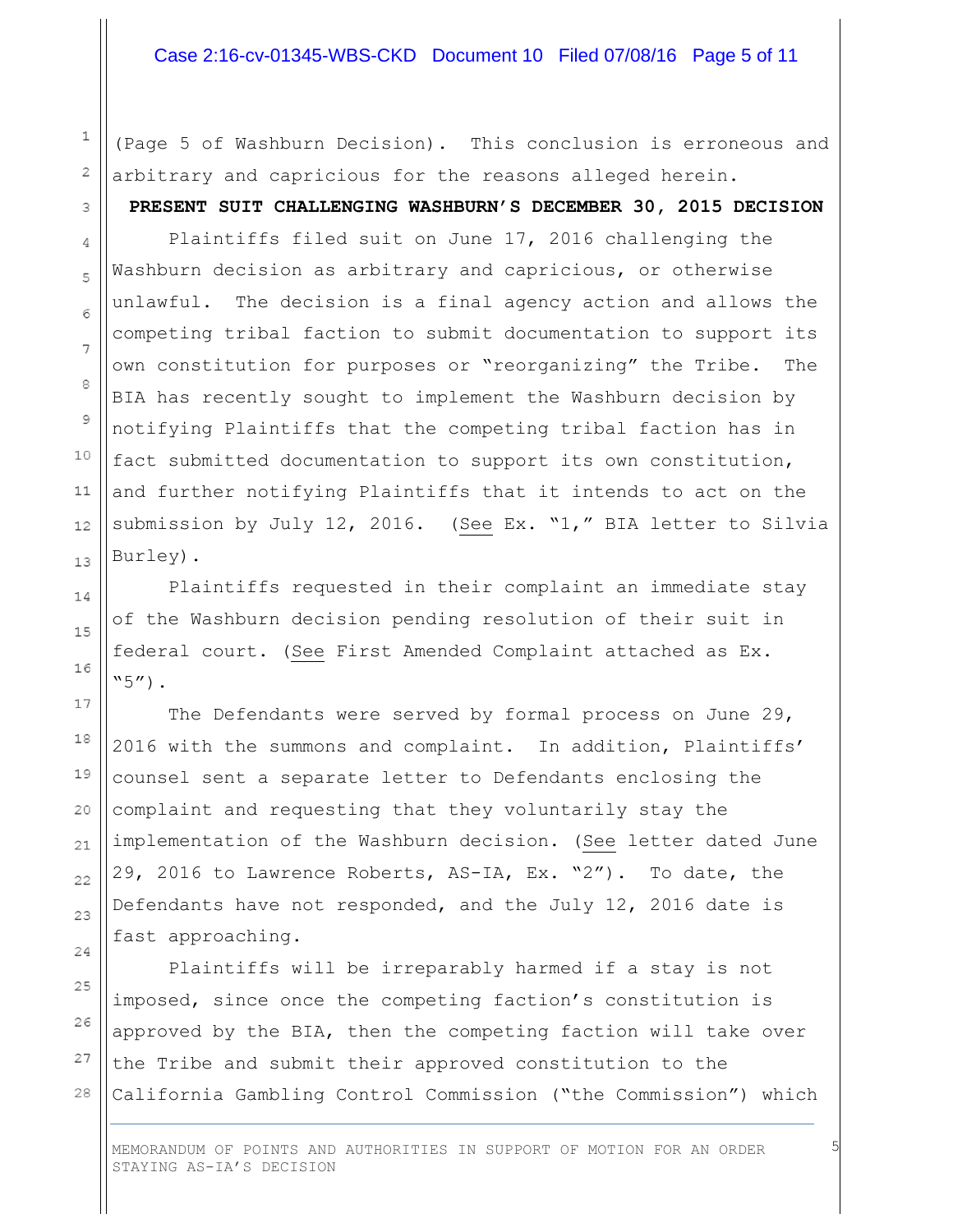#### Case 2:16-cv-01345-WBS-CKD Document 10 Filed 07/08/16 Page 6 of 11

is presently withholding over \$12.5 million in Revenue Sharing Trust Fund ("RSTF") payments belonging to the Tribe. (See Ex. "3" attached Report from the Commission regarding RSTF payments withheld from the Tribe "pending identification of Tribal government"). In particular, the Commission's recent report states:

 $\mathbf{1}$ 

 $\overline{2}$ 

3

4

5

6

7

 $\beta$ 

9

10

 $11$ 

 $12$ 

 $13$ 

14

15

16

17

18

19

20

21

22

23

24

25

26

27

28

"Staff continues to recommend that the distribution to the California Valley Miwok Tribe be allocated but withheld. On December 30, 2015, Kevin Washburn, the Assistant Secretary )of the Department of the Interior) for Indian Affairs (AS-IA), issued a final agency decision that unequivocally states that the United States does not recognize leadership for the California Valley Miwok government. A decision by AS-IA is final for the Department, effective immediately, and unlike decisions rendered by subordinate Bureau of Indian Affairs (BIA) officials, is not automatically stayed upon appeal. Accordingly, there continues to be no California Valley Miwok Tribe government to which the Commission can make an RSTF payment."

(Ex. "3," Commission Report, dated April 25, 2016 regarding RSTF payments to various Tribes, page 1).

 In the same way that the Echo Hawk decision was stayed pending resolution of the federal litigation by the Dixie Faction challenging that decision, the court should similarly stay the implementation of the Washburn decision, so as to maintain the status quo of the parties and allow the court to resolve the issues raised in the First Amended Complaint challenging the Washburn decision.

#### II.

#### ARGUMENT

#### A. THE COURT SHOULD STAY THE WASHBURN DECISION IN THE SAME WAY THE PRIOR ECHO HAWK DECISION WAS STAYED

 As stated, on August 31, 2011, AS-IA Echo Hawk issued a final agency decision stating that the Tribe comprises of five (5) enrolled members, and that the General Council established

6

MEMORANDUM OF POINTS AND AUTHORITIES IN SUPPORT OF MOTION FOR AN ORDER STAYING AS-IA'S DECISION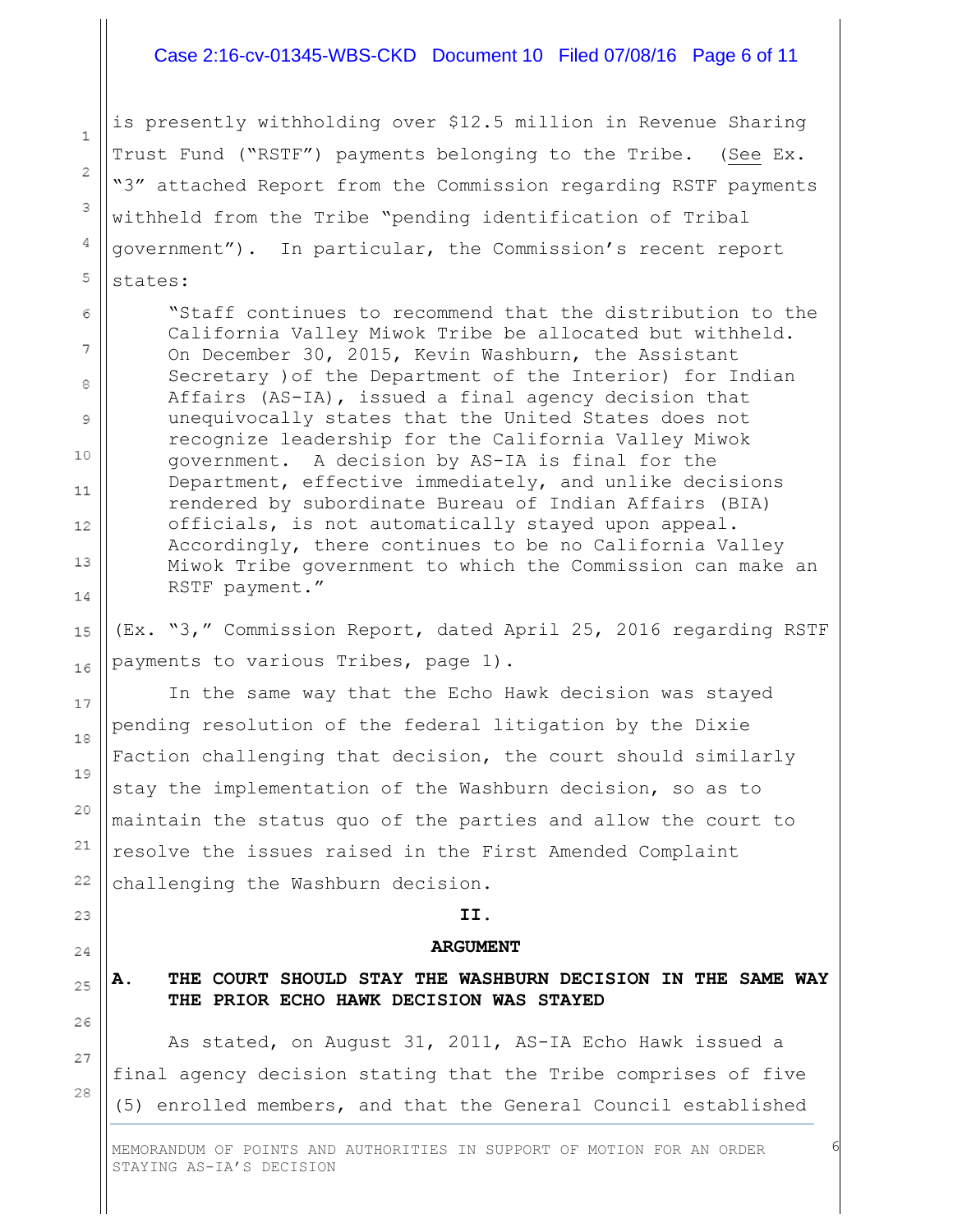#### Case 2:16-cv-01345-WBS-CKD Document 10 Filed 07/08/16 Page 7 of 11

by the Tribe in 1998 was the recognized governing body of the Tribe with whom the Department of Interior may conduct government-to-government relations. Because the Dixie Faction was challenging his decision in federal court, Echo Hawk then stayed the implementation of his decision pending the outcome of the federal litigation. His decision stated:

"This decision is final for the Department and effective immediately, but implementation shall be stayed pending resolution of the litigation in the District court for the District of Columbia. California Valley Miwok Tribe v. Salazar, C.A. No. 1:11-cv-00160-RWR (filed 03/16/11)."

(Ex. "9", Page 8, Echo Hawk decision). The Court should do likewise. Inherent in Echo Hawks' stay is the fact that implementation of his decision would frustrate the pending federal litigation. Similarly, a stay of Washburn's decision is necessary, because the BIAS is already implementing Washburn's decision by accepting for review the Dixie Faction's constitution. Once accepted, the BIA will turn over the Tribe to the Dixie Faction, and the Dixie Faction will then turn around and collect the \$13 million in RSTF payments being withheld for the Tribe. Once released, the Tribe cannot retrieve those funds, and, if the Washburn Decision is set aside, then the funds would be irretrievable lost. Prudence dictates that the Washburn Decision be stayed pending the conclusion of this litigation.

 Accordingly, without a stay Plaintiffs will be irreparably harmed.

# B. A STAY IS WARRANTED SO AS TO PRESERVE THE STATUS QUO PENDING RESOLUTION OF THIS LITIGATION

 The Court's decision on whether to grant a stay under the circumstances is to be guided by four factors: "(1) the likelihood that the party seeking the stay will prevail on the merits of the appeal; (2) the likelihood that the moving party

7

MEMORANDUM OF POINTS AND AUTHORITIES IN SUPPORT OF MOTION FOR AN ORDER STAYING AS-IA'S DECISION

28

 $\mathbf{1}$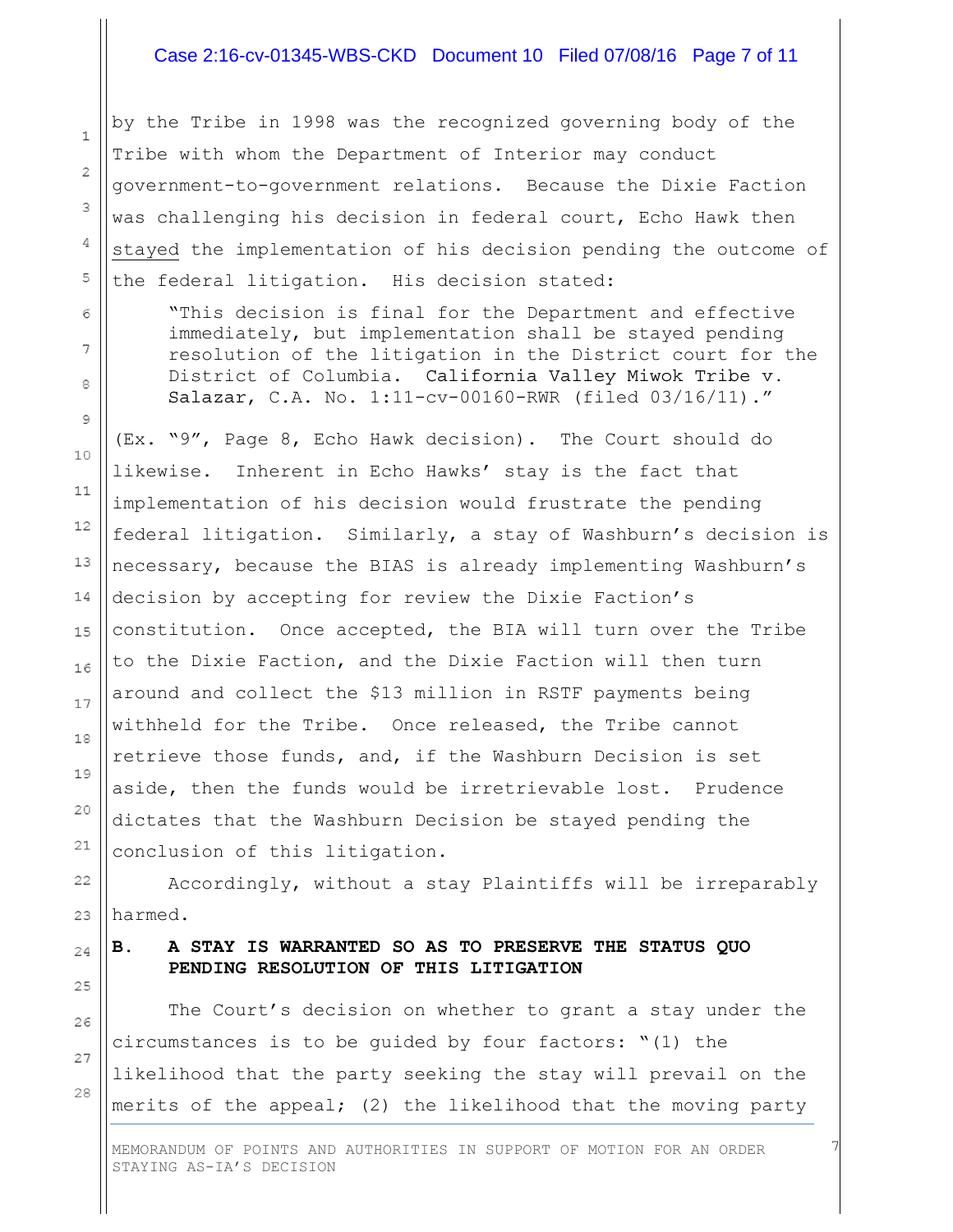#### Case 2:16-cv-01345-WBS-CKD Document 10 Filed 07/08/16 Page 8 of 11

will be irreparably harmed absent a stay; (3) the prospect that others will be harmed if the court grants the stay; and (4) the public interest in granting the stay." In re E.P.A.  $(6^{th}$  Cir. 2015) 803 F.3d 804, 806 (citing Mich. Coalition of Radioactive Material Users, Inc. v. Griepentrog ( $6<sup>th</sup>$  Cir. 1991) 945 F.2d 150, 153. These factors are not perquisites that must be met. Rather, they are "interrelated considerations that must be balanced." Griepenttrog, supra at 153.

 A motion to stay an agency decision pending a challenge in federal court is addressed to the court's sound discretion, is made early on in the case "based on incomplete factual development and legal research," and is done "for the purpose of preserving the status quo pending further proceedings." United States v. Edward Rose & Sons  $(6^{th}$  Cir. 2004) 384 F.3d 258, 261. In addition, the party seeking a stay bears the burden of showing that the circumstances of the particular case justify the exercise of the court's discretion, guided by sound legal principles, to maintain the status quo pending conclusive determination of the legality of the action. Nken v. Holder (2009) 556 U.S. 418, 433.

# 1. There is a likelihood of success on the merits. The Washburn decision is erroneous as a matter of law for the following reasons:

### a. Yakima Dixie's enrollment of the Burleys in 1998 was appropriate.

8

Yakima Dixie ("Dixie") enrolled the Burley family into the CVMT voluntarily and only after Dixie and Silvia Burley ("Burley") had corresponded for some years. There is no evidence that Dixie's decision to enroll the Burleys was subject to undue or inappropriate influence or was fraudulent in any respect. To the contrary, the contemporaneous evidence is unequivocal—Dixie freely chose to enroll the Burleys and promptly involved them in

MEMORANDUM OF POINTS AND AUTHORITIES IN SUPPORT OF MOTION FOR AN ORDER STAYING AS-IA'S DECISION

 $\mathbf{1}$ 

 $\overline{2}$ 

3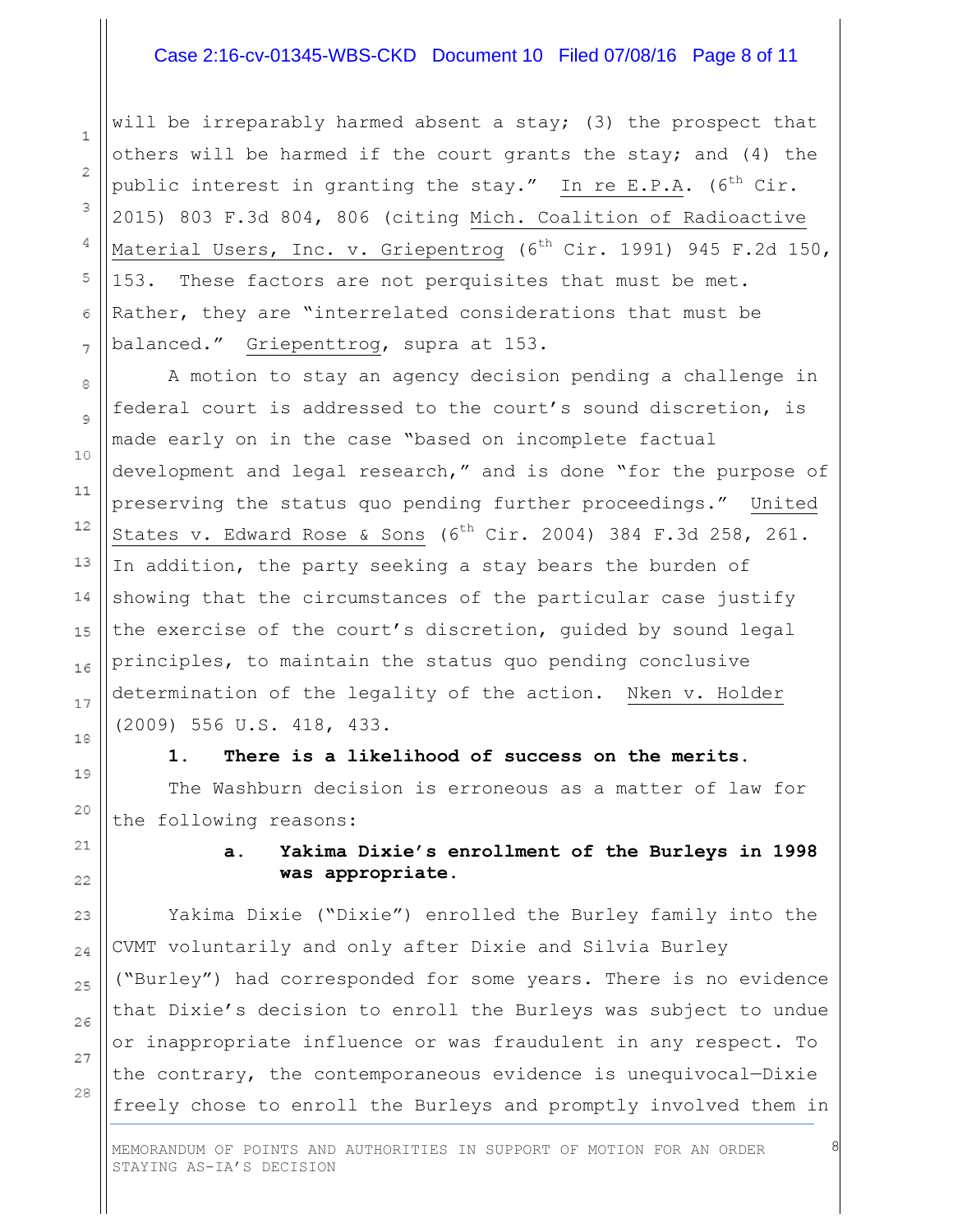Tribal governance.

 $\mathbf{1}$ 

 $\overline{2}$ 

3

4

5

6

 $\overline{7}$ 

8

 $\circ$ 

10

 $11$ 

 $12$ 

# b. Dixie's enrollment of the Burleys did not compromise Melvin Dixie's interests.

 It is true that Yakima Dixie enrolled the Burleys into the Tribe and involved them in Tribal governance, but did not consult his brother, Melvin Dixie. At that time, however, Melvin had not been involved in Tribal matters for decades and had not been in touch with Yakima for 30 years. Indeed, neither Yakima nor the Department then knew where Melvin lived. When Melvin was found a couple of years later, he was invited to participate in Tribal affairs and was encouraged to avail himself of Tribal benefits to which he was entitled. Under the circumstances, Yakima's decision to enroll the Burleys without consulting Melvin was reasonable. Moreover, Melvin is now deceased, and any supposed impairment of his interests is consequently moot.

# c. Enrolling the Burleys in 1998 did not impair the interests of unenrolled potential Tribal members.

 As discussed by the District Court, there is broad agreement that there are a number of unenrolled potential Tribal members. Those potential members had not sought to join the Tribe when Dixie enrolled the Burleys; nor did those potential members apply to the General Council for membership. The potential members have instead emerged following and as a consequence of a Tribal leadership dispute between Dixie and Burley. Because none of the potential members has been denied the opportunity to enroll in the Tribe, none of their interests have been impaired. The proper course for the Department was to encourage the potential members to apply to join the Tribe and for the Tribe to assess and evaluate each of their applications, not to unlawfully dismantle Tribal membership and require the Tribe to "reorganize" with participation of these non-members.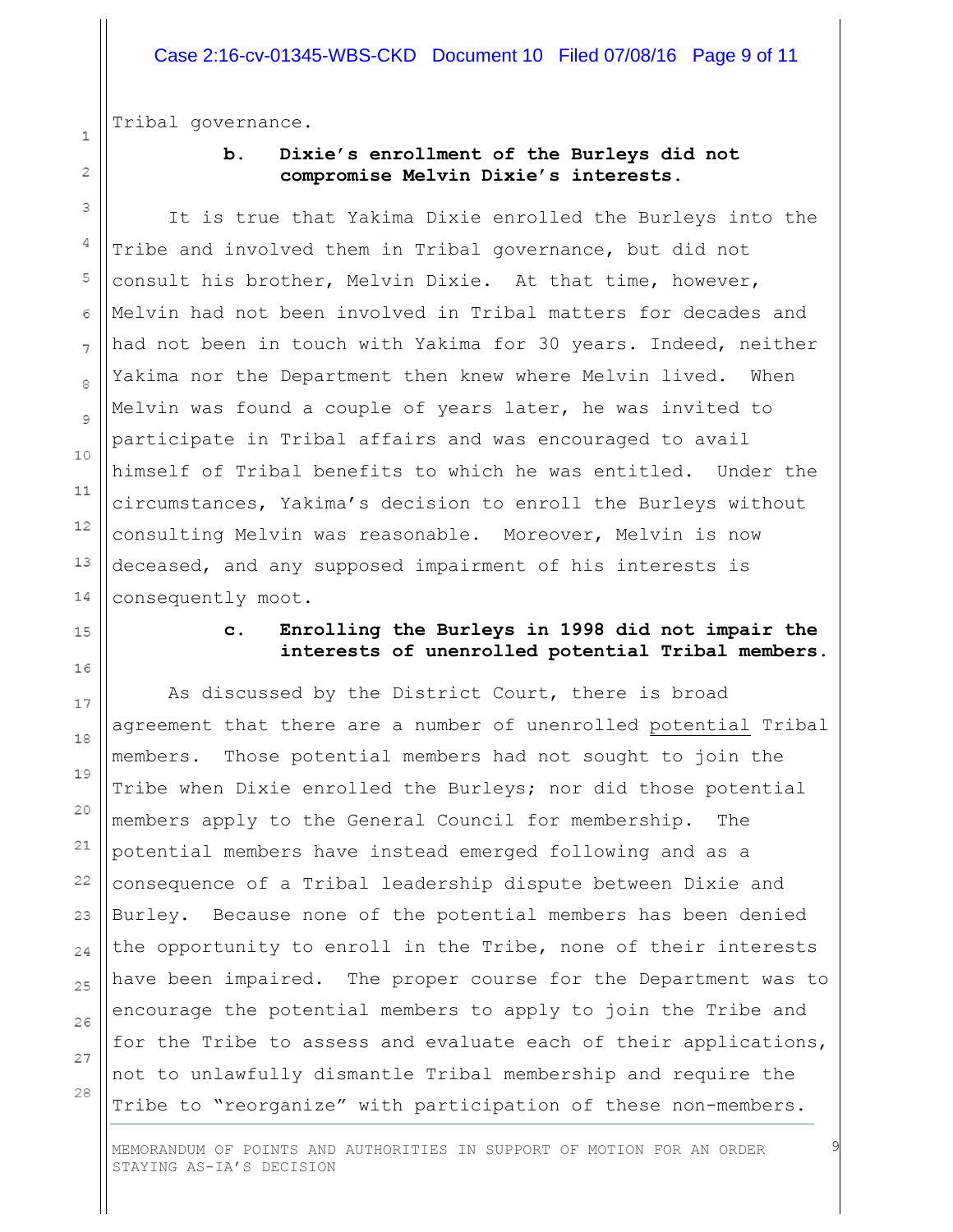$\mathbf{1}$ 

2

3

4

5

6

 $\overline{7}$ 

8

 $\circ$ 

10

 $11$ 

 $12$ 

13

14

# d. The Tribe's 1998 General Council is the authorized and legitimate Tribal government.

 Following enrollment of the Burleys in 1998, Dixie and Burley worked with the Department to organize the Tribe. To that end, the CVMT passed resolution #GC-98-01, which established a Tribal General Council. The Department recognized the General Council and compacted with it for a number of years. There is no record evidence that the formation of the General Council was tainted by fraud or in any way inappropriate. Moreover, the Department's years-long dealings with the General Council caused it and the enrolled members of the Tribe to develop reasonable and settled expectations that the Department would continue to maintain government-to-government relations with the Tribe through the General Council. As a consequence, the Department should have resumed recognition of the General Council, which can resolve any outstanding membership issues.

 Thus, the CVMT is properly comprised of five members and is governed by the 1998 General Council. Washburn's decision to the contrary is erroneous as a matter of law and arbitrary and capricious. The Echo Hawk Decision should have been reaffirmed in its entirety.

2. Plaintiffs will be irreparably harmed absent a stay.

 For the reasons set forth above, Plaintiffs will be irreparably harmed if a stay of Washburn's decision is not imposed. The BIA is poised to give the Tribe over to the Dixie Faction in the immediate future, based upon the Washburn decision. Once that occurs, the Dixie Faction will request and obtain \$13 million in RSTF payments belonging to the Tribe.

3. No others will be harmed if the court grants a stay.

10

 Since the purpose of the requested stay is to maintain and preserve the status quo pending review by this court of the Washburn decision, none of the parties or any other persons will

MEMORANDUM OF POINTS AND AUTHORITIES IN SUPPORT OF MOTION FOR AN ORDER STAYING AS-IA'S DECISION